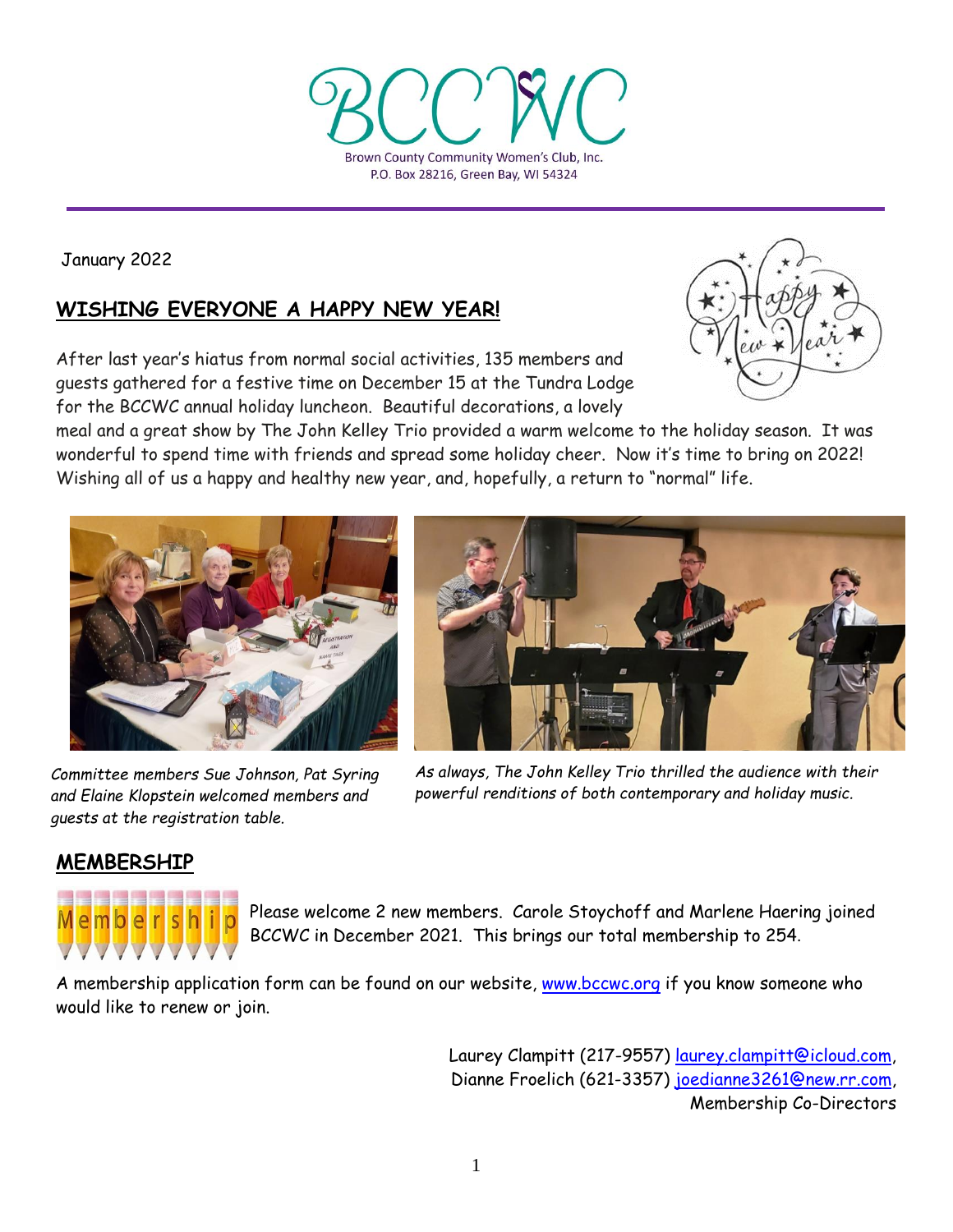#### **MEETINGS REMINDER**

The January 19 meeting will be at the De Pere Community Center, 600 Grant Street in De Pere.

 **Social:** 12:15 PM **Program:** 1 PM **Meeting:** 1:30 PM

Our speaker this month is Zachary Hahn. Zachary spent his career working in the Peace Corps. He will tell us about his career and give us a history of the Peace Corps. Snacks will be served by our January Social Committee.

> Carol Mau (391-0779) [zinniea60@gmail.com,](mailto:zinniea60@gmail.com) Susan Byrne (708-860-8878) [susanbyrne9968@gmail.com,](mailto:susanbyrne9968@gmail.com) Darlene Rohm (303-870-6400) [darlenehh@yahoo.com,](mailto:darlenehh@yahoo.com) Program/Social Co-Directors

# **COMMUNITY SERVICE**

#### **COMMUNITY SERVICE AWARDS**

Happy New Year everyone. Out with the old, in with a new, brighter and optimistic 2022!

As we put December behind us, we would like to recognize one of our Community Awards recipients which has done so much to make the holidays a special time for the youth of our community. The Shop with A Cop program received a \$1,000 community service award from BCCWC for their outstanding work.

Shop with a Cop is an annual event that involves elementary students and law enforcement agencies throughout Brown Country. Elementary students, nominated by their school counselors or social workers, are selected to join a police officer for breakfast, shopping and gift wrapping on a Saturday morning in December. The focus is to give kids the opportunity to shop for gifts for their families, something they may not otherwise be able to do, while building a relationship with a police officer.

BCCWC also gave a \$1,000 community service award to the Crime Stoppers organization. The Green Bay Area Crime Stoppers is a non-profit organization operated by a volunteer board of directors. They encourage the reporting of information or leads which may help law enforcement in solving crimes.

Hats off to our men and women in blue! They often are not given the support and gratitude that they so greatly deserve. Many blessings in 2022 to them and their families for all the sacrifices they make to serve and protect our communities.

Stay warm and keep safe.

Carol De Grand (680-5470) [cjdegrand@gmail.com](mailto:cjdegrand@gmail.com)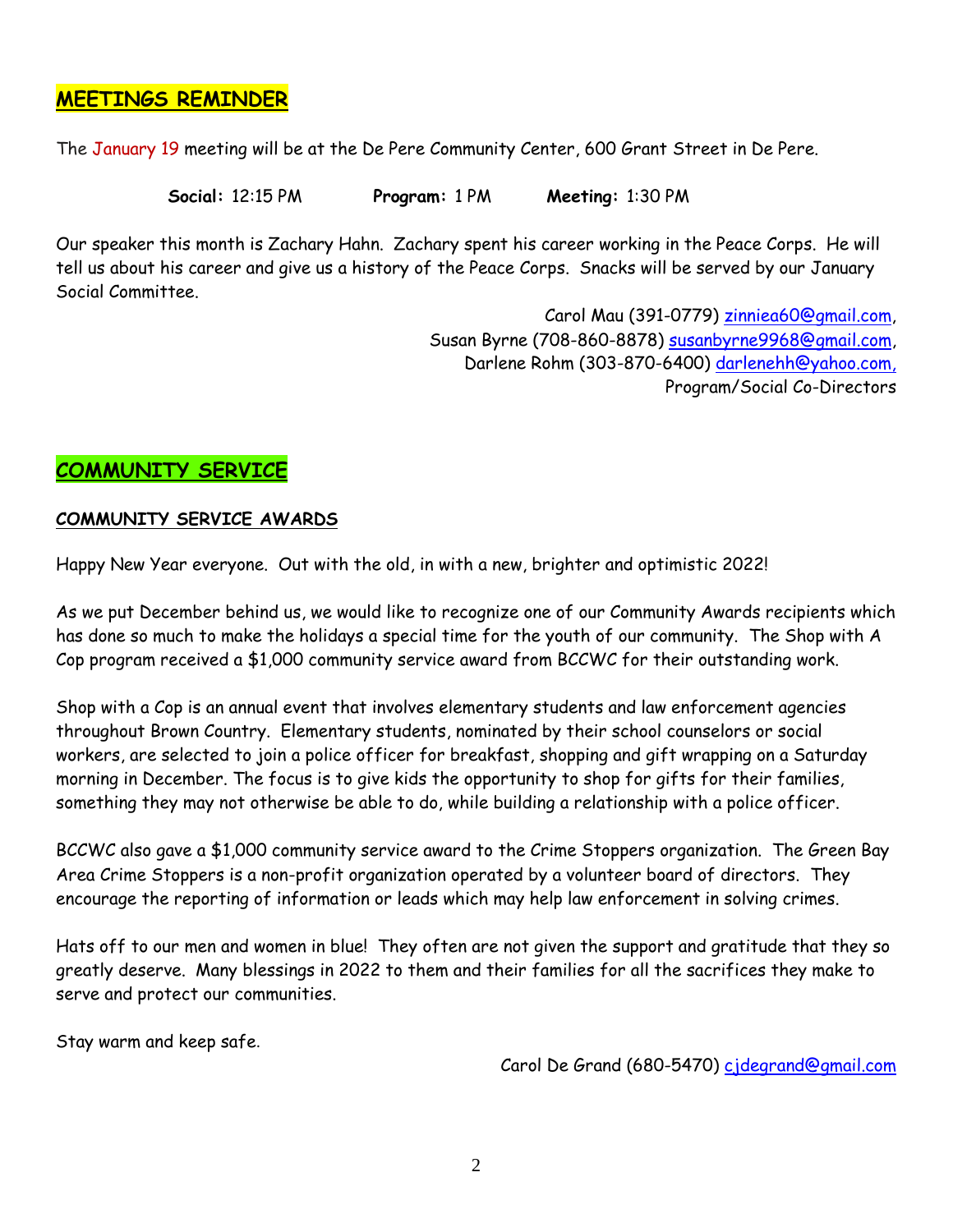### **CHEERY NOTES TO SENIORS**

Due to the tremendous response from the BCCWC membership, 157 Christmas cards were delivered to residents of both Woodside Nursing Home & Grancare! Completed cards for distribution in January and February will be collected at the January 19 membership meeting. Use your own cards or pick up blank cards from one of the chairs.



"Six packs" will be available at the January meeting for distribution to nursing home residents in 2022. Questions? Call Kathy or Rosie.

> Kathy Heyroth (615-8062) [oheyrothkathy@gmail.com,](mailto:oheyrothkathy@gmail.com) Rosie Jonas (336-7057) [rjonas@new.rr.com,](mailto:rjonas@new.rr.com) Co-Chairs

### **HSHS ST. VINCENT CHILDREN'S HOSPITAL – CHILD LIFE DEPARTMENT**

The Child Life Department received 20 beautifully decorated Christmas trees for the rooms of children who are in-patients over the holidays. The staff was overjoyed and most grateful to receive them. Many thanks to our "elves", Thrivent and other donations that made this possible.



We will be tying fleece blankets for the children for a Valentine's project on Tuesday, February 8, at the Bellevue Community Center (1811 Allouez Ave.). Sign up at the January 19 meeting to join the fun. No experience or sewing required. JoAnn's gift cards are needed to help with the purchase of the fleece fabric. Gift cards of any amount would be appreciated at the January meeting.

Character, latex-free band-aids, and new bears/stuffed animals are always accepted as the need is great. Thank you for your continued support of Child Life projects and happy, healthy 2022 to all!

> Kathy Aicher (465-1600) [kaicher@news.rr.com,](mailto:kaicher@news.rr.com) Sue Vyse (562-3273) smyyse@gmail.com, Co-Chairs

#### **ONE STITCH AT A TIME**



Thank you all for your extreme generosity in 2021. 181 blankets and numerous scarves, shawls, hats, mittens and baby sweaters were donated. It is so greatly appreciated. Next collection: May 2022. Happy New Year to all!

> Jean Allgeyer (639-2980) [jmallgeyer@msn.com,](mailto:jmallgeyer@msn.com) Pat Hearden (432-5871 or 217-3824) [phearden@aol.com,](mailto:phearden@aol.com) Co-Chairs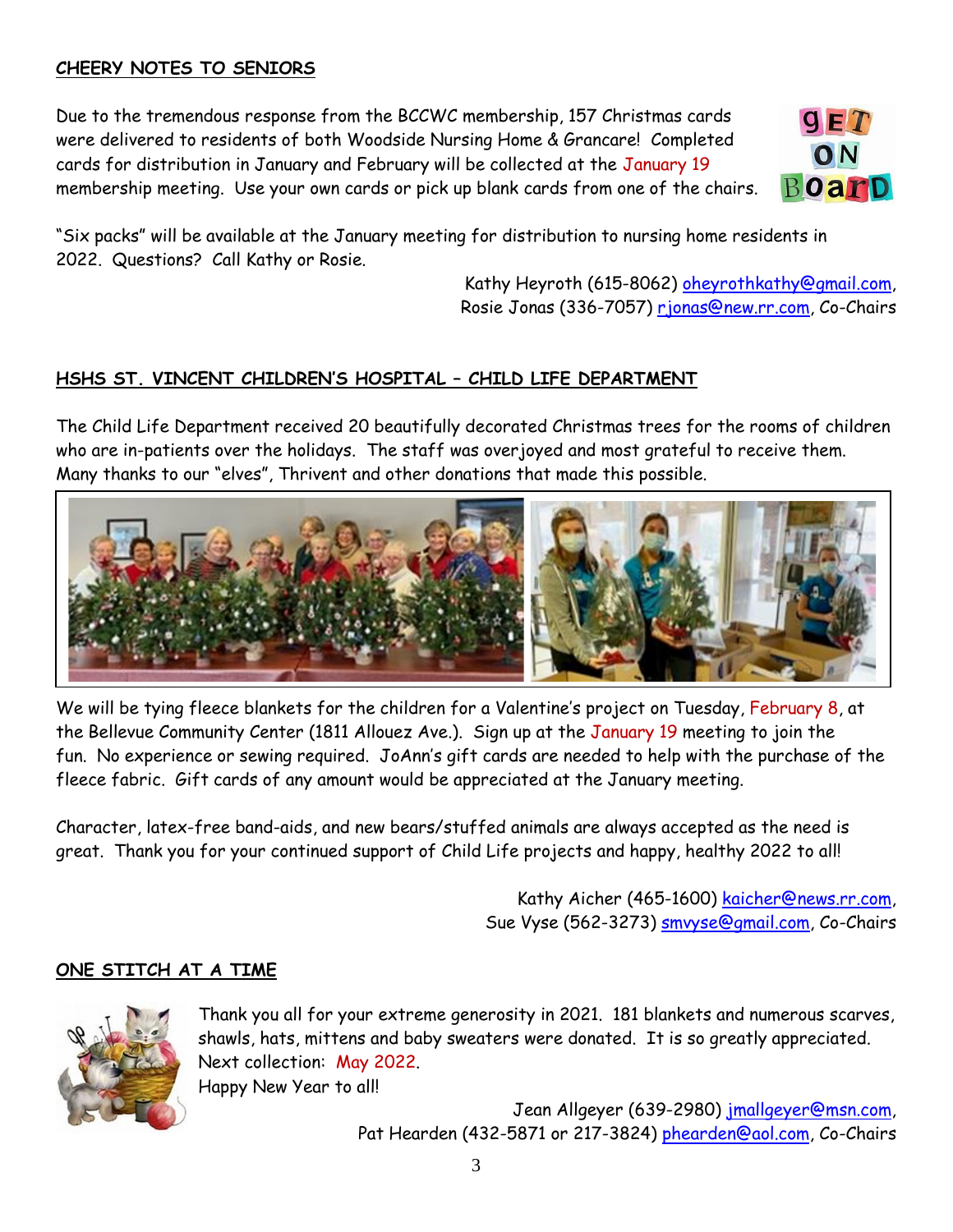## **BUILDING QUILTS FOR HABITAT FOR HUMANITY**



Thirty-nine quilts have been presented to new Habitat homeowners since February 2016. Nine more are waiting at the Habitat for Humanity office for upcoming dedications in 2022. Quilters are so gratefully appreciated for contributing their time and talent to this project.

If you are a quilter and would like to join our group, please contact: Mary Schrickel (609-4651) [mary\\_habitat@hotmail.com,](mailto:mary_habitat@hotmail.com) Gina Reinardy (664-6501) [ginareinardy@gmail.com,](mailto:ginareinardy@gmail.com)Co-Chairs

#### **FOOD DRIVE COLLECTION**

The St. Patrick's Food Pantry volunteers loved the birthday bags donated by BCCWC! The bags are for children ages 2-10 and contain cake mix, frosting, candies and an age-appropriate small toy. A variety store is a great place to find bags and the things needed to fill them. Parents deeply appreciate being able to provide this special surprise on their child's birthday. *St. Patrick's Food Pantry is the only pantry in town that provides these birthday bags*.

All food donations are welcome, but they are especially in need of:

- Coffee (11-15 oz), powdered drink mixes (Tang, fruit punch, Crystal Lite, Kool-Aid, etc.)
- $\triangleright$  Creamed soups, spaghetti sauce, tomato sauce/paste, stewed and canned diced tomatoes
- $\triangleright$  White rice (instant or bags), flour, sugar (white or brown), cooking oil (vegetable or canola)
- $\triangleright$  Peanut butter, peanuts (cocktail, dry roasted), kid's snacks (Goldfish, fruit roll-ups, etc.), microwave popcorn, cans of Pringles, cookies, cake mixes, frosting

Cathy Cartwright, Linda Shores and Nancy Cohen will be parked in the De Pere Community Center parking lot on Wednesday, January 19 from 10AM-noon to accept donations. Thank you in advance for your contributions!

Cathy Cartwright (613-6227) [Rcartwright@new.rr.com,](mailto:Rcartwright@new.rr.com) Chair

#### **ST. JOHN'S MINISTRIES – ST JOHN'S HOMELESS SHELTER**



We will be serving a meal at St. John's Homeless Shelter on St. John Street on Thursday, January 6. Thank you to the generous ladies who have already signed up. We still have a few needs:

1 LARGE HOT VEGETABLE DISH

4 LOAVES, 2 people, 2 loaves each, of GARLIC BREAD (cooked, sliced, wrapped in foil) 2 LARGE PANS OF SUGARLESS JELLO WITH FRUIT

Please deliver food to the shelter between 5:15-5:30PM. *If you deliver your food early, please label it and mark it BCCWC*. Thank you so much. The guests and staff always look forward to our delicious meal. If you have any questions, contact:

Mary Kay Paulson (632-7473 or 301-221-6327) [mkpaulson@aol.com,](mailto:mkpaulson@aol.com) Chair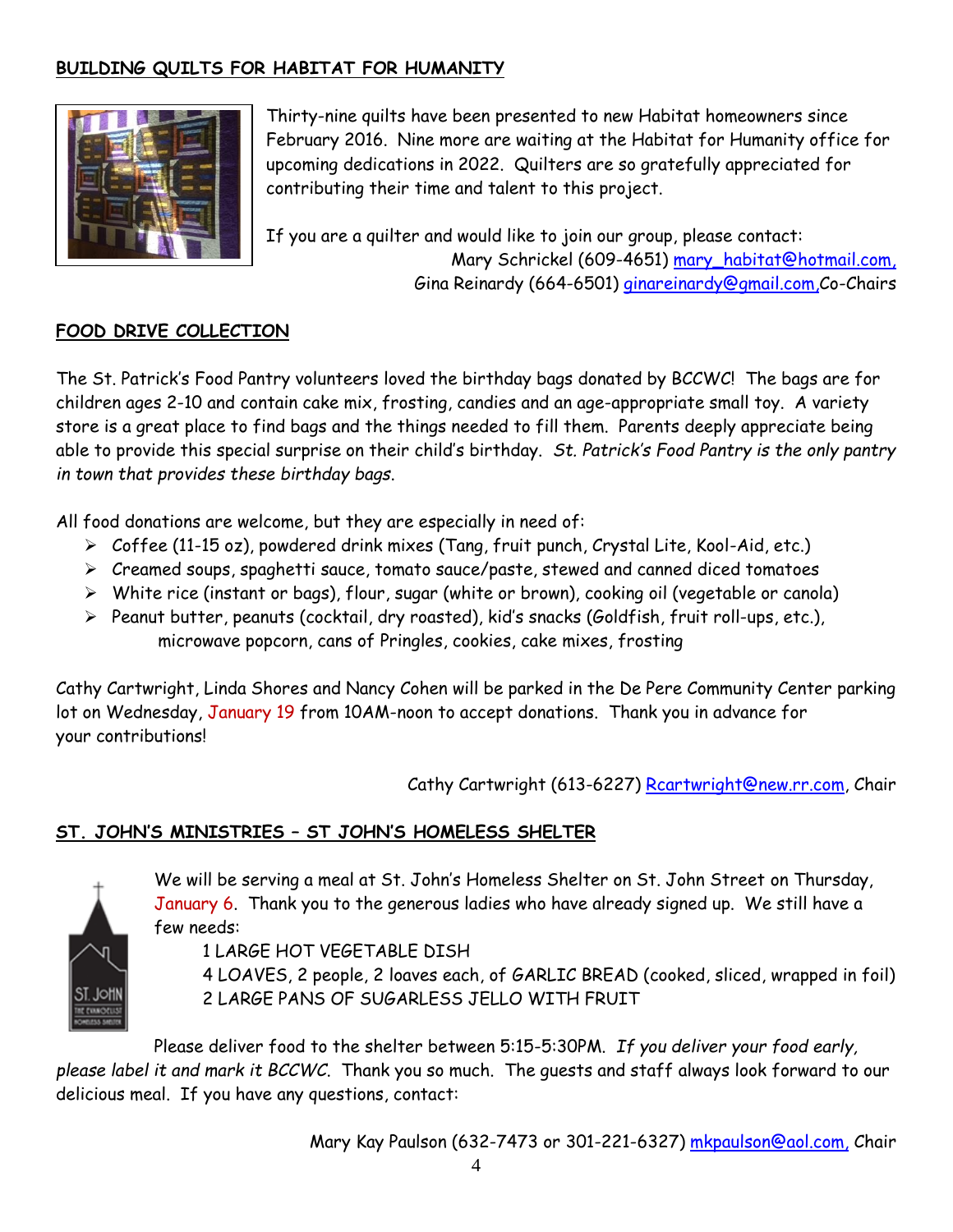## **HOUSE OF HOPE**

A Christmas trimmed cake and Happy Birthday decorations were a double celebration for 2 moms at House of Hope in December. The residents always look forward to our generous donation but especially at a holiday. Thanks to the kindness of our volunteer, Christmas cheer came a few weeks early! If interested in this monthly project, please contact Kay.



BCCWC members generously sponsor an annual collection of "needs" for the women and children at the shelter. On Wednesday, February 16, we will again collect items at the De Pere Senior Center parking lot prior to our meeting (10AM-noon). The following are suggested donations:

- laundry detergent
- crib sheets, twin size sheets
- diapers, diaper cream, any children hygiene items, pull-ups (all sizes)
- razors

Thank you in advance for your kindness. Looking forward to loading up our car for a good cause! Questions? Contact:

Kay Barlament (660-7368) [kay.barlament@gmail.](mailto:kay.barlament@gmail)com, Chair

# **FUNDRAISING**



Please continue to use [www.smile.amazon.com](http://www.smile.amazon.com/) when you order from Amazon. It won't cost you any more and it will generate funds for the BCCWC. Think of how often you (or your children) use Amazon. No one purchase will add a lot, but the combination of all of us will make a significant difference. Easy to use and a wonderful way to financially support BCCWC.

Sue Protzman (217-3014) [protz511@new.rr.com,](mailto:protz511@new.rr.com) Lynette Van Den Heuvel (264-2480) [nettiemayou@me.com,](mailto:nettiemayou@me.com) Bonnie Christensen (366-6773) [bjcingb05@gmail.com,](mailto:bjcingb05@gmail.com) Fundraising Co-Directors

# **DONATE A BUCK, GET A BOOK**



New Year New Books

Bring them to the January 19 meeting. Members will be thrilled to see new titles. New BOOKS are needed to get us through the upcoming winter. *At the end of the meeting, please remember to check the book table and take home any of your books that did not sell*.

Leah Dumke (499-2308) [leahdumke@gmail.com,](mailto:leahdumke@gmail.com) Chair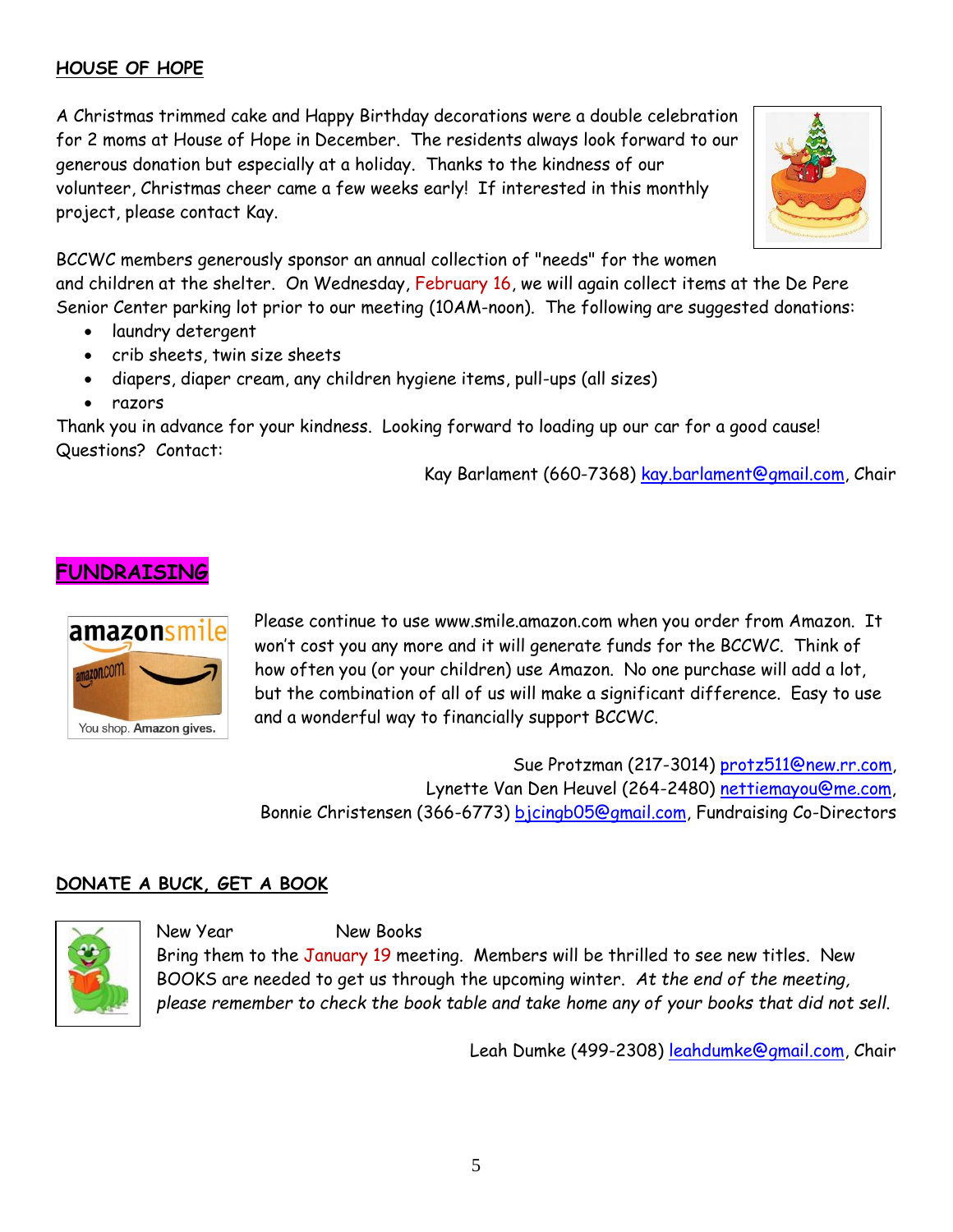#### **MAH JONGG FUNDRAISER**

We have a new fundraiser: Mah Jongg cards. Mah Jongg players buy a new card each year. Buy your 2022 Mah Jongg card through our new fundraiser and benefit BCCWC. Cards are \$9; large-print cards are \$10. BCCWC will receive \$1.75 for each card ordered. The card will be mailed to your home and you will also receive the National Mah Jongg League annual newsletter. The form for ordering the cards is available on the BCCWC.org website under the fundraising



tab or you may call/email Betty Jensen. The deadline for orders is January 19, 2022. Ask your Mah Jongg friends to buy their cards through BCCWC as well. At this time, we have orders for 80 cards. That's \$140 dollars for BCCWC!

<http://www.bccwc.org/app/download/769048402/mah+jongg+registration+form+Betty+Jensen.pdf>

Betty Jensen (770-6642) [bettyjensen48@gmail.com,](mailto:bettyjensen48@gmail.com) Chair

#### **FELLOWSHIP**

*It was wonderful to have so many members participate in the activities that took place in the fall and early winter. Planning for "second semester" is underway. Stay tuned! We hope to finalize events and dates within the month.* 



#### **Upcoming Outings**

**Cooking Class**: Cooking with Spices and Herbs (Class is full)

- January 18, 6-7:30PM
- $520$
- A Season to Taste, 2300 Lineville Rd, Suite 107, Suamico
- Contact Lynn Arnesen if interested in being put on a waiting list in case of cancelations

**Check your calendar for 2022**! Details and other events will be announced as they are finalized. Any more ideas? Let us know!!

- Shopping trip to Johnson Creek outlet mall? IKEA, Bay Shore Mall?
- Board & Brush on Broadway
- The Ultimate Closet, the Village Grille---TBD (March or April)
- Backstage at the Meyer Tour: April or May, date & time TBD
- Crafting Class: create a Fairy Wand for your garden or planter
- Spring class at Mayflower Greenhouse or Ivy Trails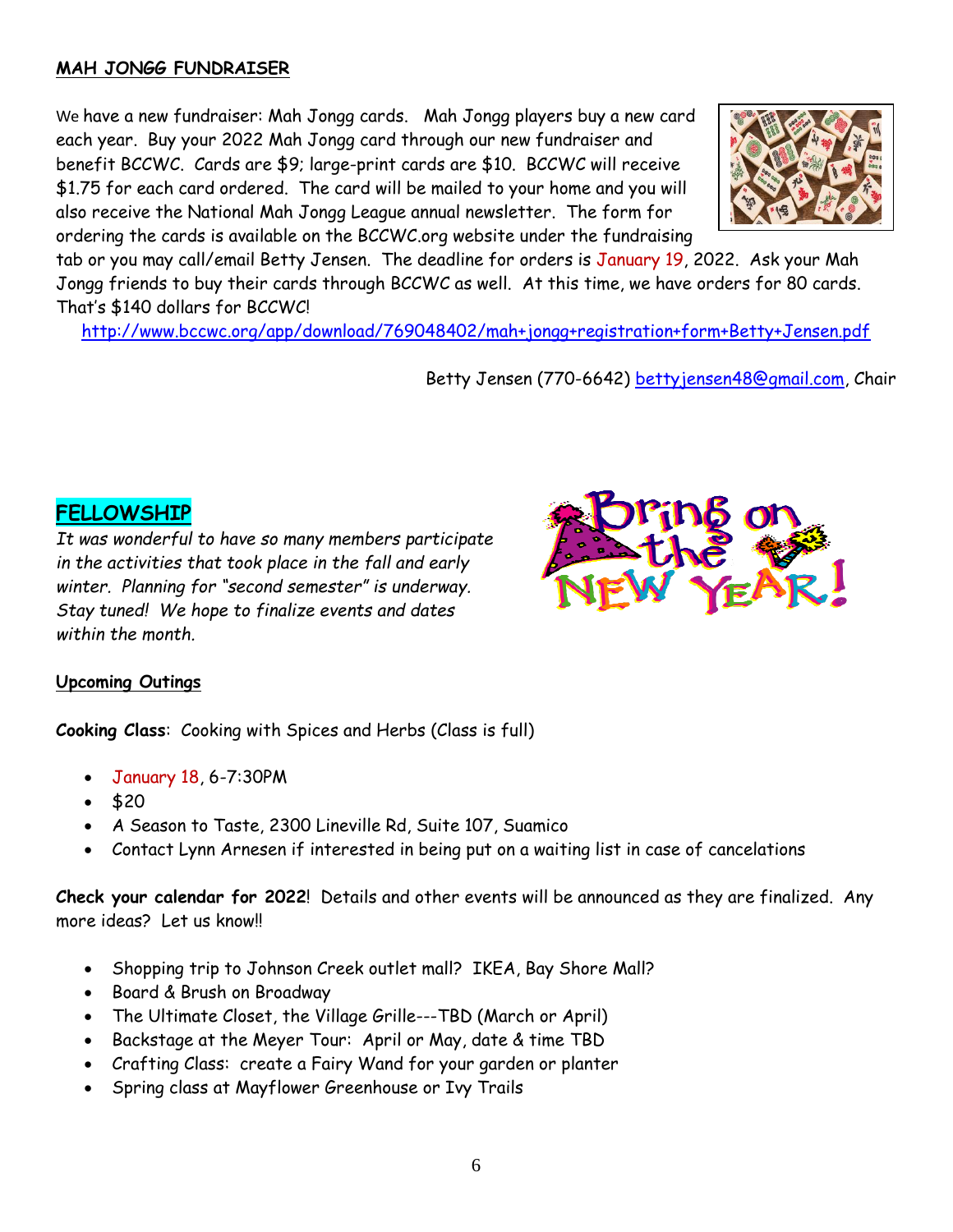#### **Standing Activities**:

- The **Book Club**, led by Meg Deem, meets monthly. See below.
- **Wednesday Mah Jongg** is held at the Ashwaubenon Community Center on Anderson Drive. Several members have been playing there over the past year. The site is easily accessible with plenty of parking. Games are played between 1-3:30PM in the lobby area of the building. Betty Jensen will continue to be the contact for this. If you are interested in playing on any Wednesday, text Betty at **770-6642** to be included in the group reminder text.
- If anyone is interested in a Mah Jongg refresh or lessons, email Sue Sinclair to set something up on a Wednesday at the Ashwaubenon Community Center.

Sue Sinclair (432-3428) [upnative1979@yahoo.com,](mailto:upnative1979@yahoo.com) Bonnie Lemense (770-5037) [bonnleme@att.net,](mailto:bonnleme@att.net) Lynn Arnesen (201-739-3941) [lynn.arnesen@aol.com,](mailto:lynn.arnesen@aol.com) Fellowship Co-Directors

#### **BOOK CLUB**

It's not too early to start thinking about New Year's Resolutions! Plan to read 1 book a month and join in the BCCWC's Book Club. This is a wonderful chance to read, think, share and enjoy learning from one another. We will be meeting at the Kress Library at 1PM on January 3 for a discussion of *The Book of Joy: Lasting Happiness in a Changing World* by Dalai Lama XIV and Desmond Tutu with Douglas Carlton Abrams as translator.



*Book Summary*: Two great spiritual masters share their own hard-won wisdom about living with joy even in the face of adversity. The occasion was a big birthday. And it inspired 2 close friends to get together to talk about something very important to them. The friends were His Holiness the Dalai Lama and the recently late Archbishop Desmond Tutu. The subject was joy. Both winners of the Nobel Prize, both great spiritual masters and moral leaders of our time, they were especially known for being among the most infectiously happy people on the planet. From the beginning, the book was envisioned as a 3 layer birthday cake: their own stories and teachings about joy, the most recent findings in the science of deep happiness and the daily practices that anchored their own emotional and spiritual lives. Both men had been tested by great personal and national adversity and here they share their personal stories of struggle and renewal. Written when the two men were in their 80s, they especially wanted to spread the core message that to have joy yourself, you must bring joy to others. Most of all, during that landmark week in Dharamsala, they demonstrated by their own exuberance, compassion and humor how joy can be transformed from a fleeting emotion into an enduring way of life.

If you want to get a head start on making sure you meet your resolution in 2022, you can plan ahead for the February 7 meeting where we will be discussing *People of the Book* by Geraldine Brooks.

If you have any questions about the BCCWC Book Club, contact Meg who would love to talk you into joining the group!

Meg Deem (288-9922) [mmdeem0135@gmail.com,](mailto:mmdeem0135@gmail.com) Chair